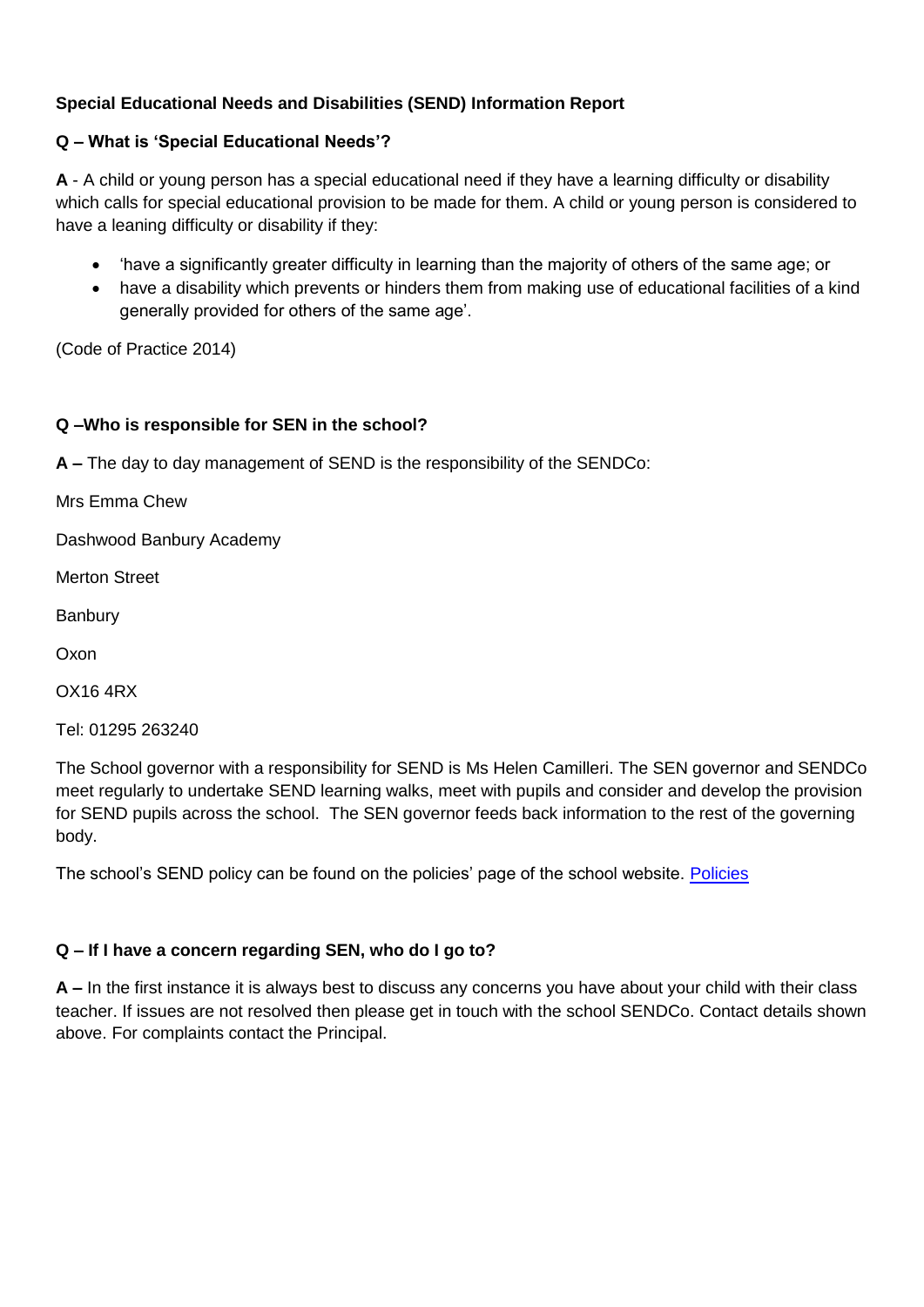## **Q – How does the school know if children need extra help and what should I do if I think my child may have special educational needs?**

**A –** The progress of all pupils is monitored every term by class/subject teachers and the senior leadership team, so that when a pupil is not making expected progress in a particular area of learning the school can quickly identify the need for additional support. This will then be discussed with parents/carers and the pupil concerned. The insight of parents and children are a necessary part of the assessment and planning process.

If parents/carers have concerns about the progress or attainment of their child they should in the first instance make an appointment to speak to the class teacher to discuss their concerns, who will then liaise with our Special Needs Coordinator (SENDCo) as appropriate.

# **Q – What happens if my child is not making the same progress as other children?**

**A –** If the school has concerns that a child is finding certain aspects of learning hard, then we will bring together all the information needed to get a more detailed picture of the child's needs. The school uses Oxfordshire County Council's 'Identifying and Supporting Special Educational Needs' handbook (2014) as a way of identifying if there is a SEND and what levels of support should be expected. It is intended to help all schools have the same approach, wherever they are in Oxfordshire, and covers the following areas of SEN:

- Communication and Interaction needs
- Cognition and Learning needs
- Social, Emotional and Mental health needs
- Hearing Impairment
- Visual Impairment
- Physical needs

For pupils that need SEN provision, the school operates a graduated response to their needs. This acknowledges that some children will benefit from specific support from school or external agencies and as such will be categorised as requiring SEN support. They will be placed on the school's SEN register which is monitored centrally by the local authority.

# **Q – What support is available for a child that requires SEN?**

**A -** This will vary depending on the child's needs but can include:

- Differentiation is planned for groups and individuals according to need: for example, for a child who has Speech, Language and Communication Needs (SLCN), teachers will use simplified language and/or pictures to support them to understand or pre teach new vocabulary.
- Use of individual, pair and small group activities to teach specific skills
- Access to suitable individual or small group intervention programmes
- Models, images and multisensory resources to promote understanding.
- Learning will be scaffolded
- Any adaptions needed to the physical environment to help with access to learning.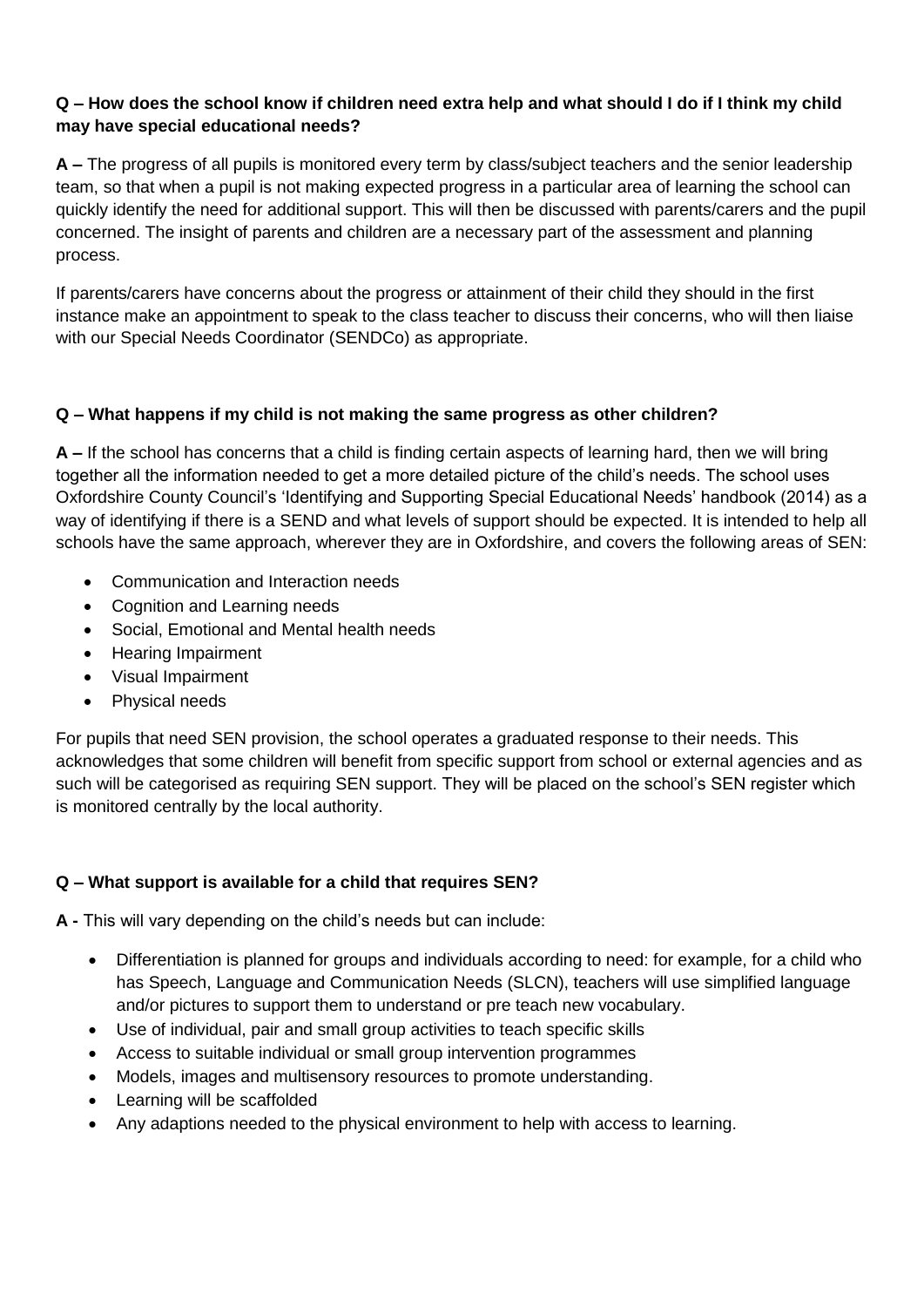# **Q – What is an 'Education, Health and Care Plan'?**

**A –** Statements of Special Educational Needs have been replaced with a single 'Education, Health and Care Plan' (EHC) for children and young people with the most complex needs. EHC plans identify educational, health and social needs and set out the additional support to meet those needs.

# **Q – What specific resources does this school offer?**

**A –** A range of support is available throughout the school:

### **Cognition and learning:**

**Literacy** 

- Reading Recovery Programme using graded phonic books (individual) Ready Readers KS1, Rapid Readers KS2
- Personalised learning therapies
- Direct Phonics (group)
- Precision teaching (individual word reading)
- Differentiated phonic and spelling in targeted groups
- Paired reading
- Write from the Start (handwriting)
- Toe by Toe structured multi-sensory reading intervention

#### Maths

- Numbers Count (individual / or small group)
- Personalised learning therapies
- Maths teaching is based on the highly visual Singapore approach using concrete objects then pictorial representations before abstract methods

### **Social, emotional and mental health:**

- SEAL (language, social and emotional development, group)
- Individual Behaviour Plan or a Pastoral Support Plan
- Risk Assessments
- Planning for transition times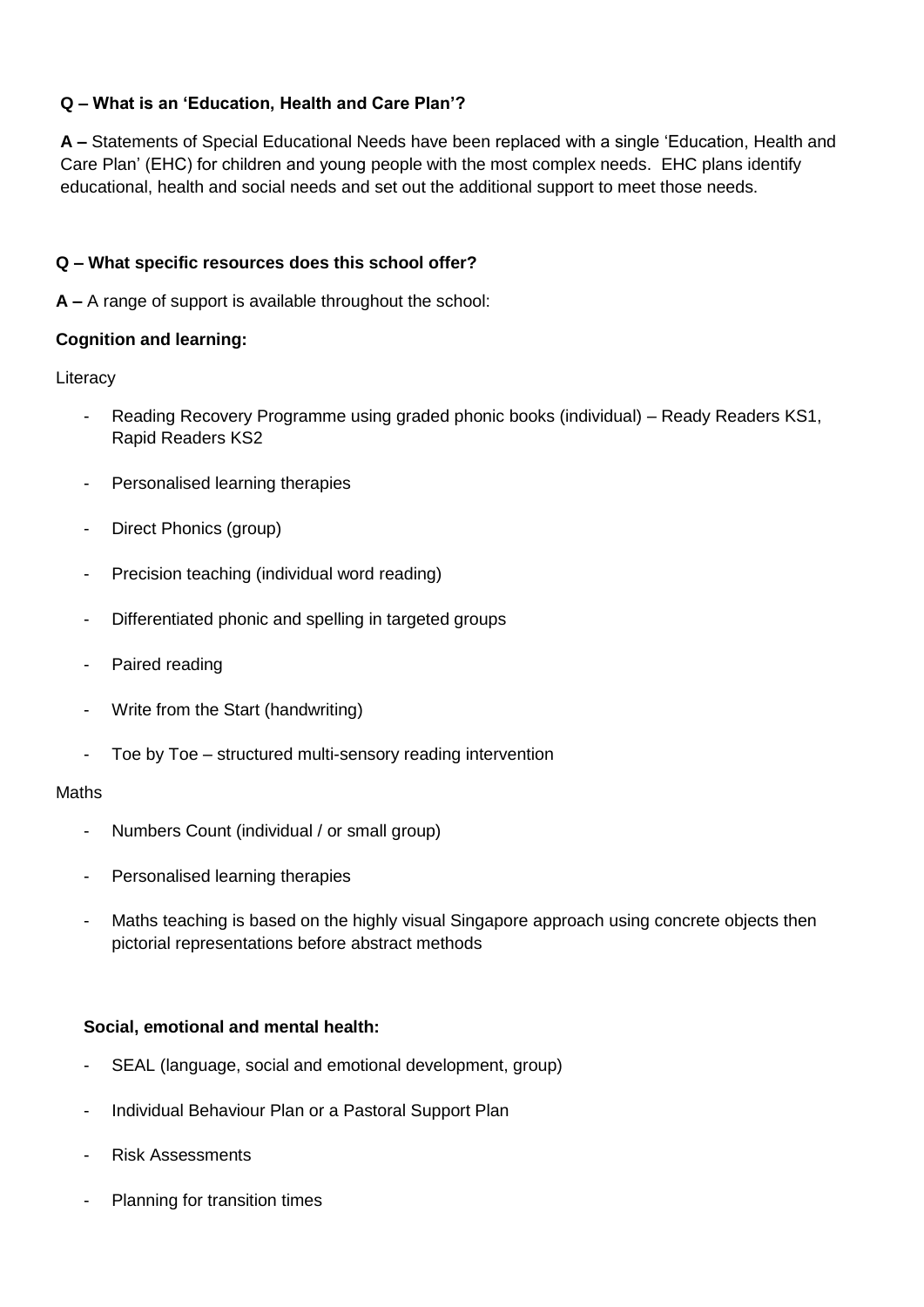- Individual visual timetable
- Protective Behaviours
- Nurture groups
- Recognising emotions
- Self-regulation
- Teaching optimism

#### **Communication and interaction:**

- Spirals programme (using language skills to teach social skills, group)
- Individual social stories
- Talk Boost a structured programme to boost a children's communication
- Talkabout Programme to develop social skills; self-awareness and self-esteem
- The Incredible 5 point scale

### **Sensory and/or physical**

- Occupational Therapy
- Disabled toilet and changing facility
- Alternatives to traditional written formats considered, i.e. use of laptops, IPads
- Safe spaces within school

#### **Q – What specialist expertise does the school have access to?**

**A –** There are members of staff within the school with specific expertise in SEN as well the ability to call on external experts:

#### **Internally:**

- Special Educational Needs Co-ordinator (SENDCo) who is also a trained 'Numbers Counts' teacher that regularly reports to the Senior Leadership Team and the Governors
- Teachers who are regularly trained and briefed by the SENDCo to ensure their practice is up to date and differentiated outcomes for all learners are secure
- Specialist Speech & Language TA
- Trained teaching assistants that can deliver specific, targeted interventions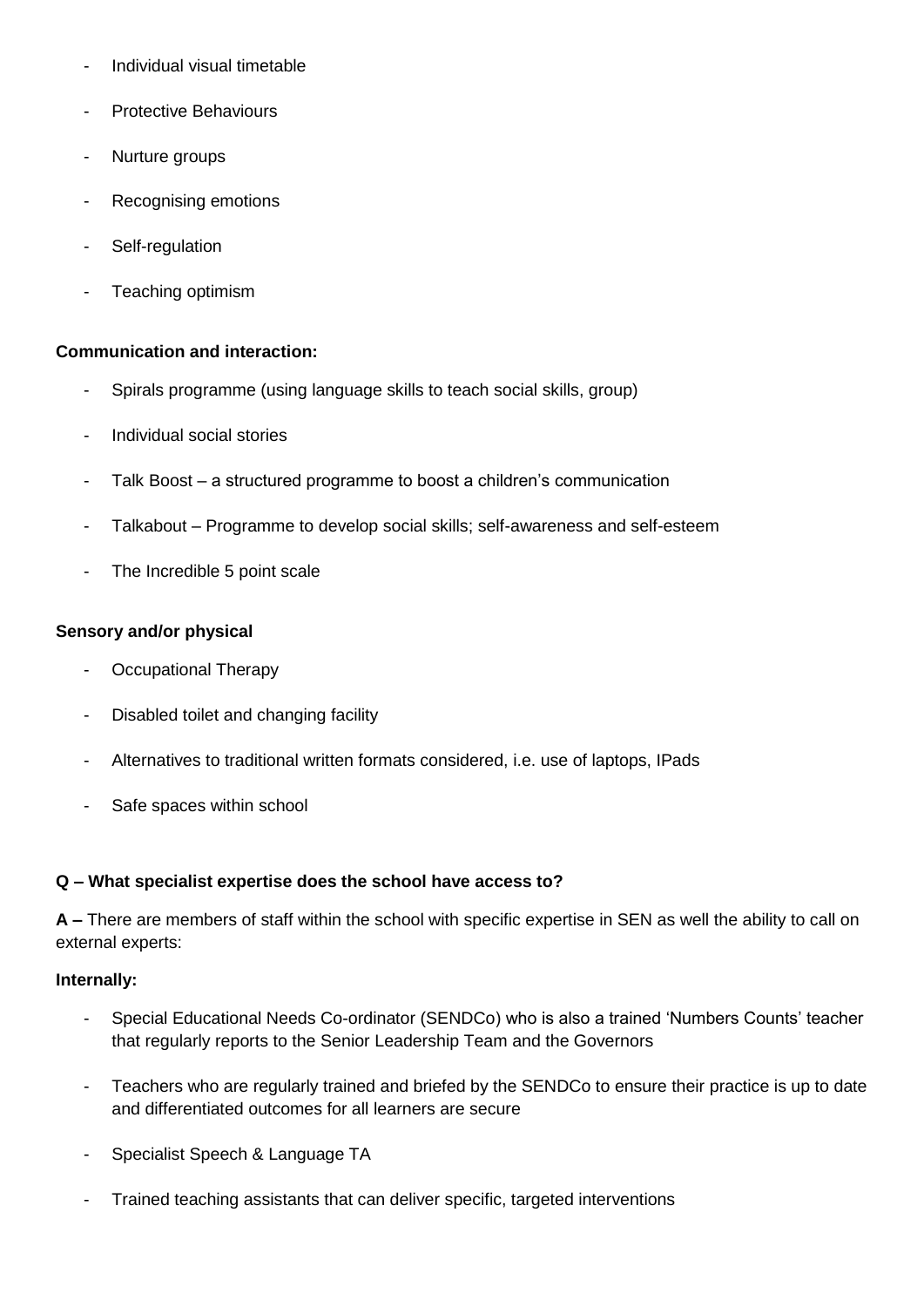- Trained Mental Health Practitioner

### **Externally:**

-Educational Psychologist (This is a traded service and the school can buy into it, if required).

- Special Needs Advisory teacher (SNAST) (This is a traded service and the school has bought into the equivalent of half a day a week).

- Specialist Advisory Teacher. Communication and Interaction
- Specialist Advisory Teacher. Hearing Impairment
- Specialist Advisory Teacher. Visual Impairment
- Speech and Language Therapist NHS and Private

- Special Educational Needs Support Service (SENSS): Physical Disability Team/Visual Impairment Team/Hearing Impairment Team/ Communication and Interaction Service

- The Integrated Therapies Team (Physiotherapy, Occupational Therapy, Speech and Language Therapy)
- Behaviour Support
- School Health Nurse
- Getting Help consultation line
- Getting Help (formerly known as PCAMHS)
- Getting More Help (formerly known as CAMHS)

-Place2Be - offer support for pupils with emotional and behavioural difficulties

All external partners we work with are vetted in terms of safe guarding and when buying in additional services we monitor the impact of any intervention against cost, to ensure a value for money service.

Both school and parents/carers can access a wider array of services by searching through the local authority's Local Offer (via Oxfordshire County Council Website).

### **Q- What training have the staff supporting children and young people with SEND had or are having?**

**A -** We regularly invest time and money on internal training for our staff to improve provision and to develop enhanced skills and knowledge. We actively encourage and support staff to attend external training.

Our special Educational Needs Co-ordinators (SENDCo) is a qualified and experienced teacher.

All our teachers hold qualified teacher status and all staff members, including TAs and HLTAs, receive regular training to best support our pupils with SEND, for example in Autism, Speech and Language needs.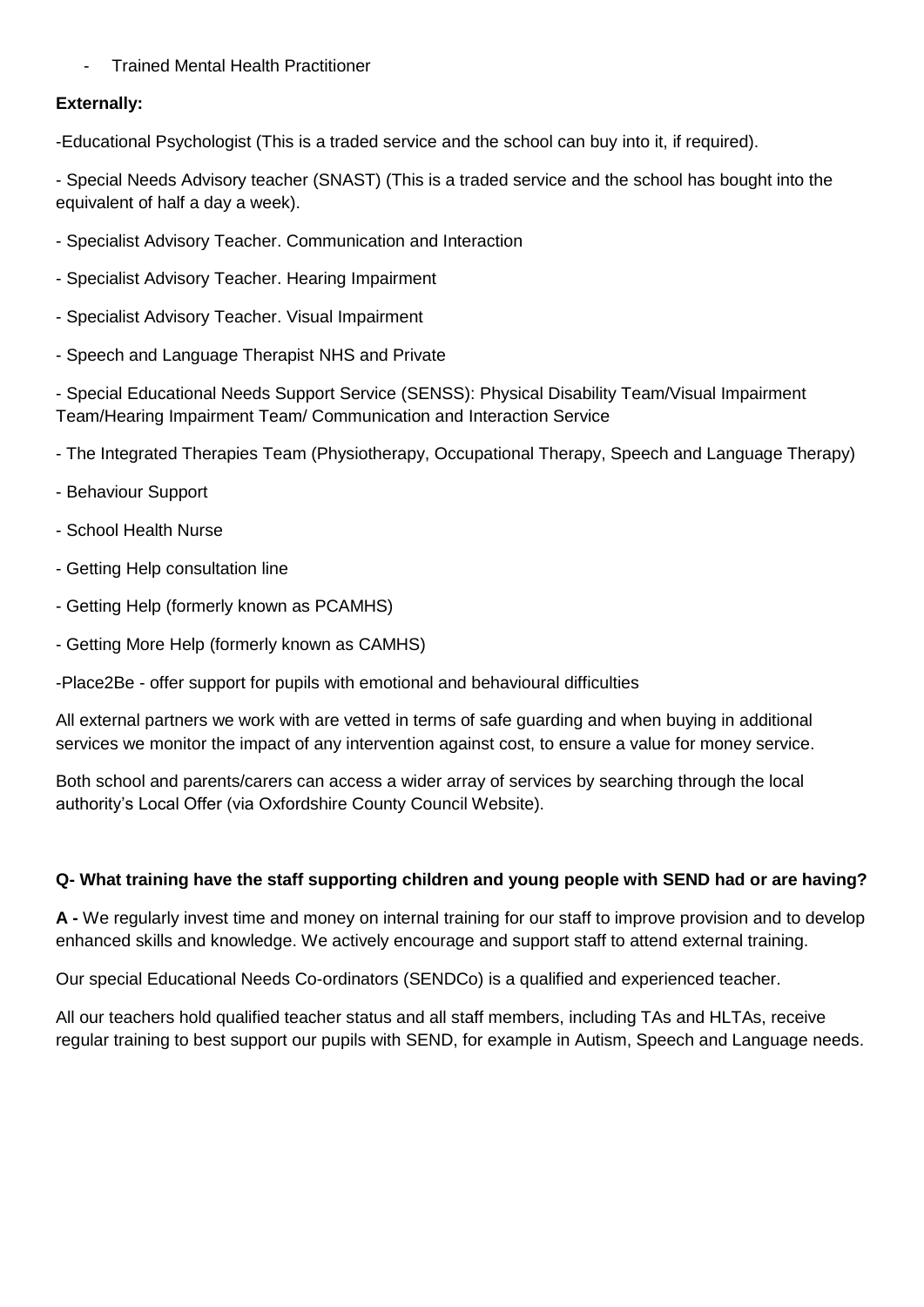## **Q – How is a pupil with SEND monitored to ensure they are making progress?**

**A –** All pupils on the SEND register will have an Individual Pupil Profile that clearly states analysis of needs, strengths and strategies to support the pupil. This will include interventions needed to work towards achieving anticipated personal outcomes. These pupil profiles and targets are reviewed and updated three times a year and the rates of progress made will inform what the next steps will be in their learning. In addition some pupils will also have an Individual Behaviour Plan that clearly identifies behaviour expectations.

The school also monitors the quality of individual and group interventions by scrutinising practice through lesson observations and provision management of intervention plans. All interventions include a 'cold task' that sets a baseline and informs what is taught. A 'hot task' is completed at the end of each intervention to measure progress and impact. We monitor the progress of all children receiving additional support to ensure that the provision we have put in place is having the impact we are expecting.

Governors are responsible for monitoring the effectiveness of the provision in place for pupils identified with SEND and they will receive a report from the SENDCo on the progress of pupils with SEND.

### **Q – How will I know how my child is doing and how will you help me to support my child's learning?**

**A –** Annual reports and Parent Evenings give all parents and carers regular feedback on their child's up to date academic levels, individual reading, writing and maths targets and any behavioural, emotional or social difficulties. Individual targets for pupils with SEND are shared with parents.

Where appropriate, parents/carers, may be contacted mid-term to discuss the support that the school are providing and how they can help their child at home: this may be a phone call or a meeting. Pupils' views will be obtained and when appropriate, they may attend all or part of any meeting.

### **Q – What support will there be for my child's overall well-being?**

**A –** The well-being of all of our pupils is our primary concern at Dashwood Banbury Academy. They are supported with their social and emotional development throughout the school day, through the curriculum and extra-curricular activities. Personal, Social and Health Education (PSHE) are integral to our curriculum.

Additional support from specialist staff is arranged as needed for individual pupils, both in and out of the classroom; a tailored personal plan may be put in place for pupils with the highest need.

Our Behaviour Policy; which includes guidance on expectations, rewards and consequences is fully understood and in place by all staff.

We regularly monitor attendance, support pupils returning to school after absence and take the necessary actions to prevent prolonged unauthorised absence.

Relevant staff are trained to support medical needs and in some cases all staff receive training. We have a medical policy in place.

Pupils' views are sought through school council, pupil voice surveys and other forums.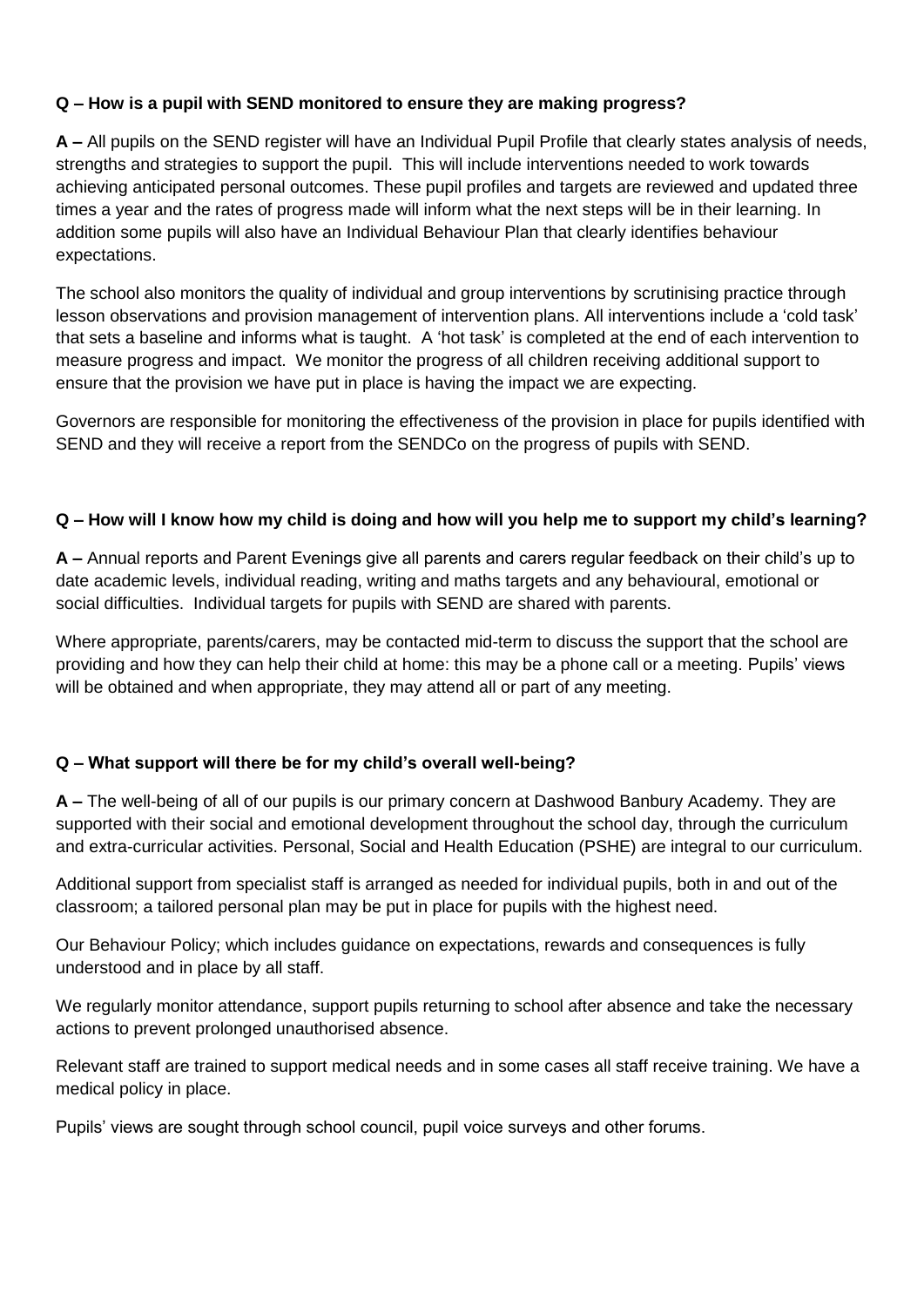## **Q – How will my child/young person be included in activities outside the classroom including school trips?**

**A –** Our SEND Policy promotes involvement of all of our learners in all aspects of the curriculum including activities outside the classroom.

Where there are concerns for safety and access, a personalised risk assessment is carried out to consider if reasonable adjustments can be made to meet any additional needs; if appropriate parents/carers are consulted and involved in planning.

### **Q – How accessible is the school environment?**

**A –** We have an [Accessibility Plan](http://www.dashwood-aspirations.org/uploads/asset_file/3_121_accessibility-plan-dashwood-2019-2021.pdf) in place and where feasible, make reasonable adjustments to improve the accessibility of our environment to meet individual needs. Our policy and practice adheres to The Equality Act 2010.

We monitor the languages spoken by families in our settings and make use of translation sites via our website and endeavour to arrange for a translator to attend meetings when necessary.

## **Q- How will the school prepare and support my child to join the school, transfer to a new school, or the next stage of education and life?**

**A –** We have an Induction programme in place for welcoming new learners to our setting.

We have very good relationships with the settings that most of our pupils move onto; we share information to support pupils' learning and well-being at transition.

Further support is provided as necessary for those with SEND including additional visits to the new setting, both individually and as part of an enhanced transition programme for identified pupils.

### **Q – How is the decision made about what type and how much support my child/young person will receive?**

**A –** Quality First Inclusive Practice is clearly defined in our setting and we expect all staff to deliver this.

Should additional support be required, this is undertaken after consultation with the relevant staff, the learner and their families as necessary. All interventions are monitored for impact and outcomes are defined at the start of any intervention. The SENDCo/SLT oversees all additional support and regularly shares updates with the SEN Governor.

### **Q – How are parents involved in the school? How can I be involved?**

**A –** We work in partnership with parents to support each child's well-being, learning needs, progress and aspirations.

We operate an open-door policy to allow parents to contact their child's class teacher with ease.

Parents are invited to become involved in school-life through a number of means e.g. the PTA, parent forums, hearing children read and on-going invitations to school events throughout the year.